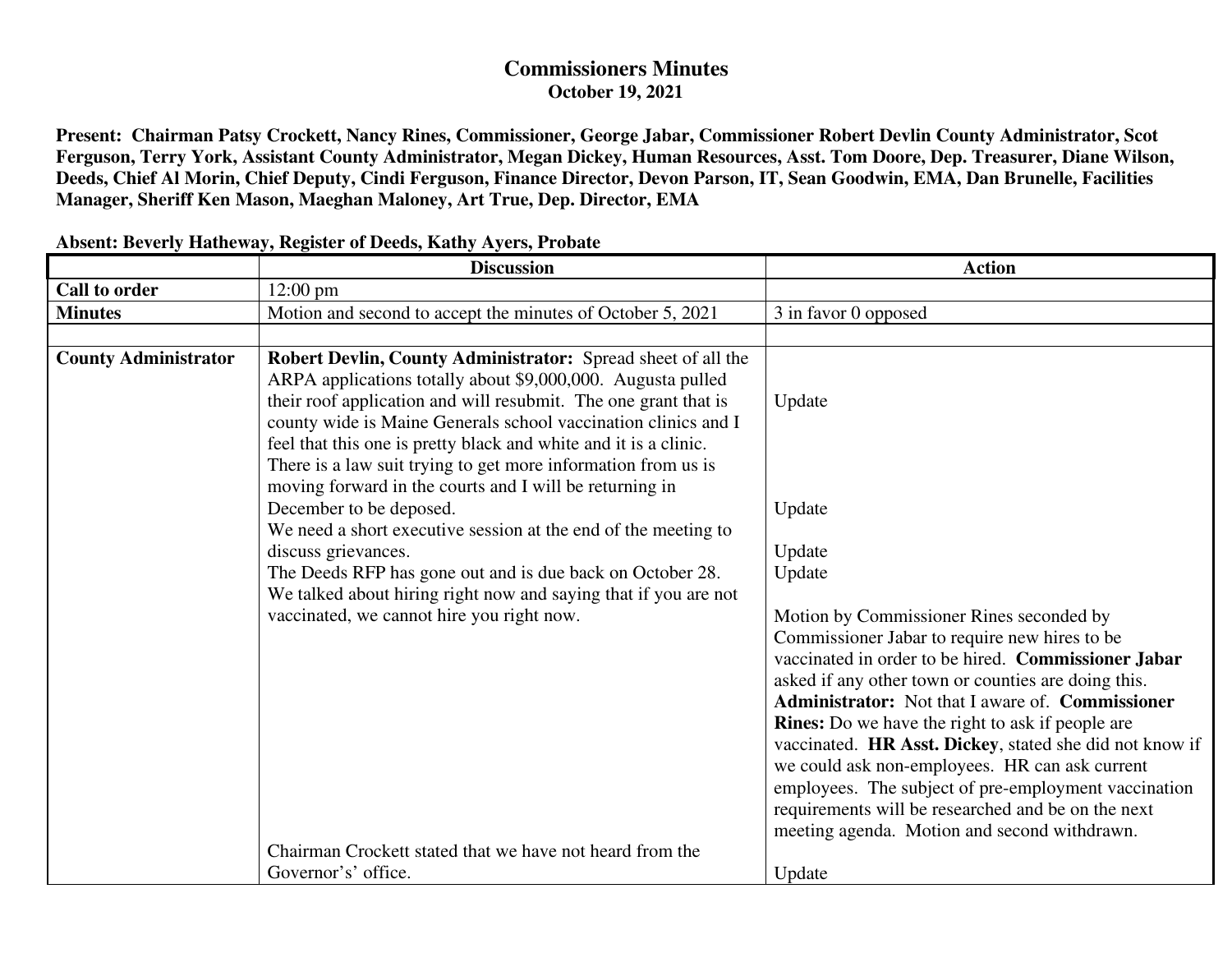|                          | <b>Discussion</b>                                                | <b>Action</b> |
|--------------------------|------------------------------------------------------------------|---------------|
|                          | Somerset county is looking at introducing a bill for a board to  | Update        |
|                          | oversee county commissioners statewide.                          |               |
| <b>Human Resources</b>   | Terry York, Human Resources Manager: HR Manager York             |               |
|                          | stated what an asset HR Asst. Dickey has been and how quickly    | Update        |
|                          | she is learning the position.                                    |               |
|                          | Megan Dickey: Received the MEPERS application for limited        |               |
|                          | enrollment and HR has been busy meeting with employees who       | Update        |
|                          | have been here more than 5 years to opt in or opt out. Forms     |               |
|                          | must be submitted by November 1.                                 |               |
|                          | HR Asst. attended the Labor Law training that MMA had.           | Update        |
|                          | That's where we went over the federal mandate for vaccinations   |               |
|                          | as well as MEPERS.                                               |               |
|                          | Two new applications for corrections.                            | Update        |
| <b>Treasurer</b>         | Tom Doore, Treasurer: 30% into FY 22 Budget. General Fund        |               |
|                          | is \$10,957,000, Recovery Cash Fund \$11,878,000, Investment     |               |
|                          | Fund down \$10,000 since last meeting at \$2,139,000. Municipal  |               |
|                          | taxes received from Unity Township, Litchfield and Readfield,    |               |
|                          | totaling approximately \$57,000. The total warrant is \$186,996. | Update        |
| <b>Finance</b>           | Cindi Ferguson, Finance Director: Since we instituted            |               |
|                          | Positive Pay, each time we have warrants we upload the check     |               |
|                          | number and balance to the bank. Today we had our first check     | Update        |
|                          | that was rejected that we are not going to cover because someone |               |
|                          | must have deposited it through mobile pay and then must have     |               |
|                          | represented it to the bank.                                      |               |
| <b>Deeds</b>             | Diane Wilson, Deputy Register of Deeds: Nothing new to           |               |
|                          | report. Finance received a check from Deeds for \$122,000.       | Update        |
|                          | Kofile stated that they would reload the images on line so that  |               |
|                          | they are clearer to read if they get the bid for the books.      |               |
| <b>District Attorney</b> | Maeghan Maloney, District Attorney: Jury trial last week that    |               |
|                          | ended in a guilty verdict. One of the witnesses was threatened   | Update        |
|                          | by the defendant that he would kill her and her family if she    |               |
|                          | testified truthfully. DA's office took the case as witness       |               |
|                          | threatening and the jury found him guilty.                       |               |
|                          | A gross sexual assault case is being tried now and will probably | Update        |
|                          | conclude tomorrow.                                               |               |
|                          | We have had jury trial each month.                               | Update        |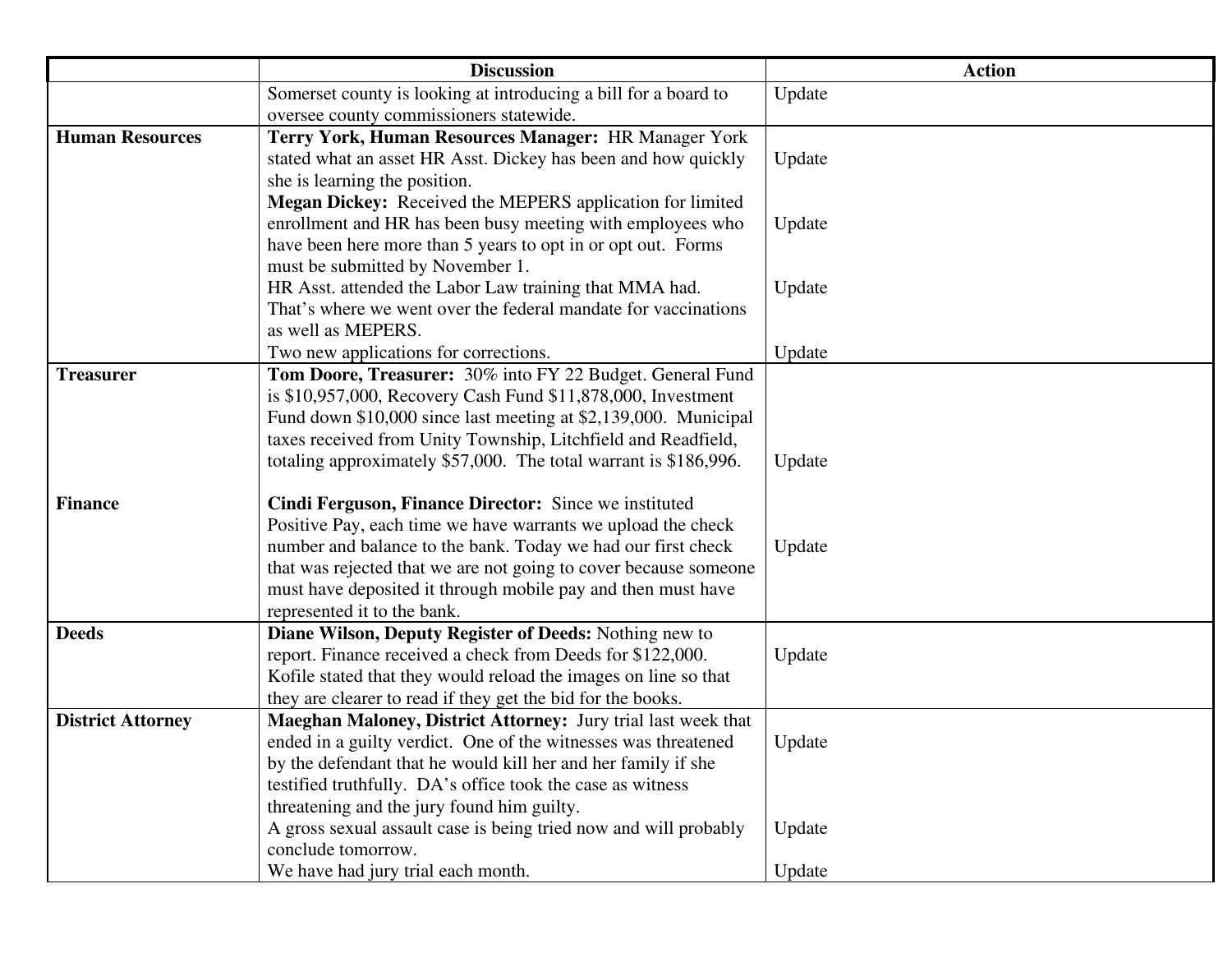|                               | <b>Discussion</b>                                                                                                      | <b>Action</b> |
|-------------------------------|------------------------------------------------------------------------------------------------------------------------|---------------|
|                               | Meeting on a STOP grant so that there will be statewide policies                                                       |               |
|                               | for the entire state to follow.                                                                                        | Update        |
| <b>EMA</b>                    | Sean Goodwin, EMA Director: The mitigation plan will be                                                                |               |
|                               | delivered to MEMA in November for a pre-read before going to                                                           | Update        |
|                               | FEMA.                                                                                                                  |               |
|                               | Doing radio upgrades in the EOC.                                                                                       | Update        |
|                               | Still waiting for the Homeland Security Grant program to get                                                           |               |
|                               | back to the County.                                                                                                    | Update        |
|                               | COVID is slow.                                                                                                         | Update        |
| <b>Facilities</b>             | Dan Brunelle, Facilities Manager: Working on the                                                                       |               |
|                               | deficiencies from the Dept. of Labor. Been replacing emergency                                                         |               |
|                               | signs and light bulbs at the courthouse. There is not sufficient                                                       |               |
|                               | electrical supply at the courthouse. Getting an estimate on what it                                                    | Update        |
|                               | would cost to make repairs and forward that the Administrator.                                                         |               |
|                               | Will be removing a dangerous tree at Deeds.                                                                            | Update        |
| <b>Information Technology</b> | Devon Parsons, IT Director: Working on a small program with<br>the jail to extract information out of IMC for Aramark. | Update        |
|                               | The KSO laptops are set up                                                                                             | Update        |
|                               | Talked to the electrician this morning the breaker for the power                                                       |               |
|                               | to the server room as a third back up at the jail has gone up to                                                       | Update        |
|                               | \$2,000.                                                                                                               |               |
| Probate                       | Kathy Ayers, Register of Probate: Absent                                                                               |               |
| <b>Sheriff/Corrections:</b>   | Sheriff Ken Mason: Jess Quinn distributed fliers for donations                                                         |               |
|                               | for the Thanksgiving Baskets. They will be assembled and                                                               |               |
|                               | distributed the Monday before Thanksgiving.                                                                            | Update        |
|                               |                                                                                                                        |               |
|                               | Jail Pop: 146, only holding 2 DOC inmates.                                                                             | Update        |
|                               | Patrol is reasonable. Still have two at the academy and Dep.                                                           |               |
|                               | Johnson is deployed to the southern border.                                                                            | Update        |
|                               | Patrol assisted APD last week when they had the shooting.                                                              | Update        |
|                               | The Sheriff's relationship with other departments is very good.                                                        | Update        |
|                               | Chief Morin gave kudos to Capt. Slaney and Lt. Goodchild for                                                           |               |
|                               | the excellent job they have done keeping COVID out of the jail.                                                        | Update        |
| <b>Project Updates</b>        | None                                                                                                                   |               |
| <b>Old Business/Follow</b>    | Spirt of America                                                                                                       | Update        |
| <b>Up Items</b>               | Update on the financial condition of Civil                                                                             |               |
|                               | 03-25) Motion and second to adopt the Kennebec County                                                                  |               |